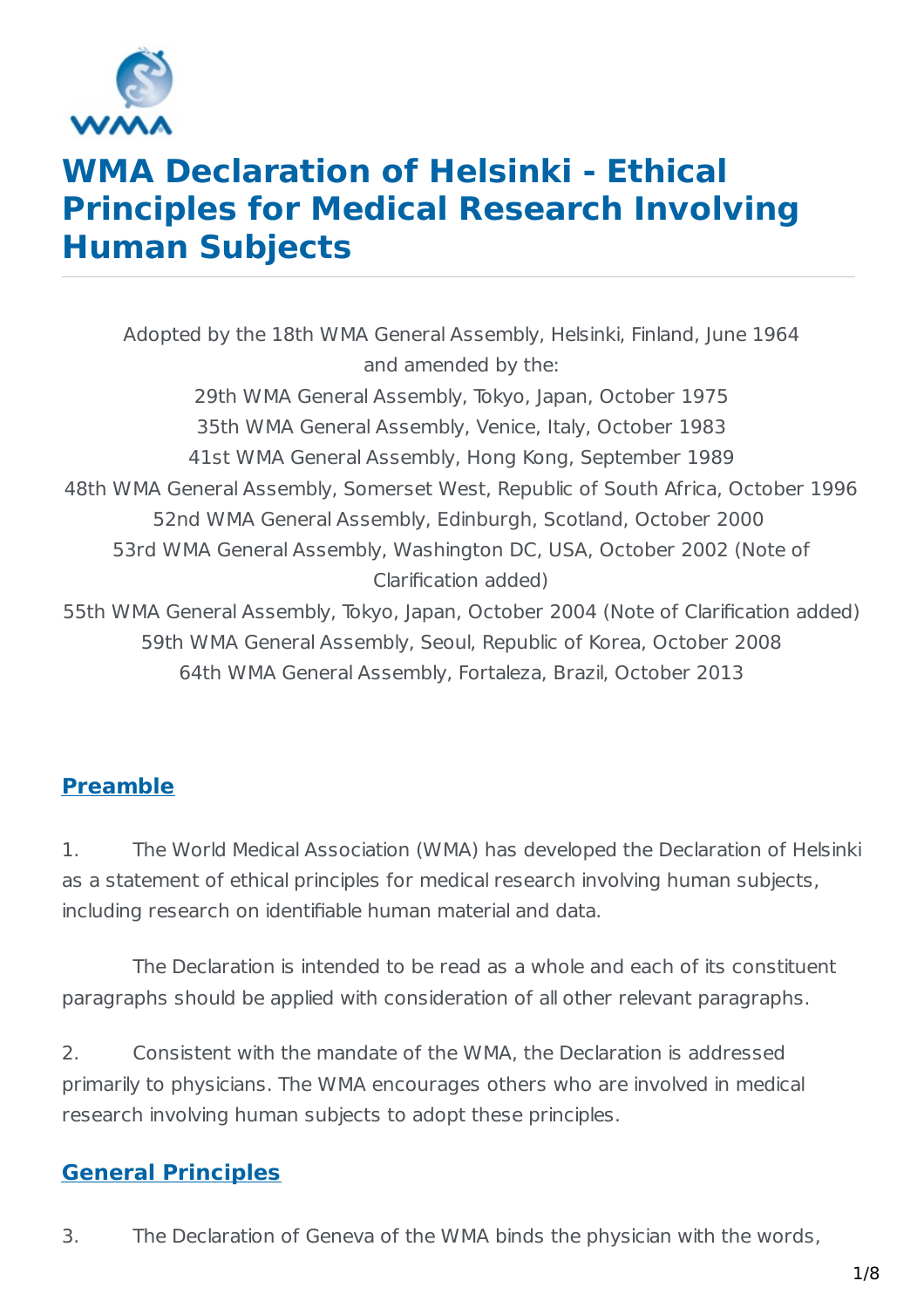"The health of my patient will be my first consideration," and the International Code of Medical Ethics declares that, "A physician shall act in the patient's best interest when providing medical care."

4. It is the duty of the physician to promote and safeguard the health, well-being and rights of patients, including those who are involved in medical research. The physician's knowledge and conscience are dedicated to the fulfilment of this duty.

5. Medical progress is based on research that ultimately must include studies involving human subjects.

6. The primary purpose of medical research involving human subjects is to understand the causes, development and effects of diseases and improve preventive, diagnostic and therapeutic interventions (methods, procedures and treatments). Even the best proven interventions must be evaluated continually through research for their safety, effectiveness, efficiency, accessibility and quality.

7. Medical research is subject to ethical standards that promote and ensure respect for all human subjects and protect their health and rights.

8. While the primary purpose of medical research is to generate new knowledge, this goal can never take precedence over the rights and interests of individual research subjects.

9. It is the duty of physicians who are involved in medical research to protect the life, health, dignity, integrity, right to self-determination, privacy, and confidentiality of personal information of research subjects. The responsibility for the protection of research subjects must always rest with the physician or other health care professionals and never with the research subjects, even though they have given consent.

10. Physicians must consider the ethical, legal and regulatory norms and standards for research involving human subjects in their own countries as well as applicable international norms and standards. No national or international ethical, legal or regulatory requirement should reduce or eliminate any of the protections for research subjects set forth in this Declaration.

11. Medical research should be conducted in a manner that minimises possible harm to the environment.

12. Medical research involving human subjects must be conducted only by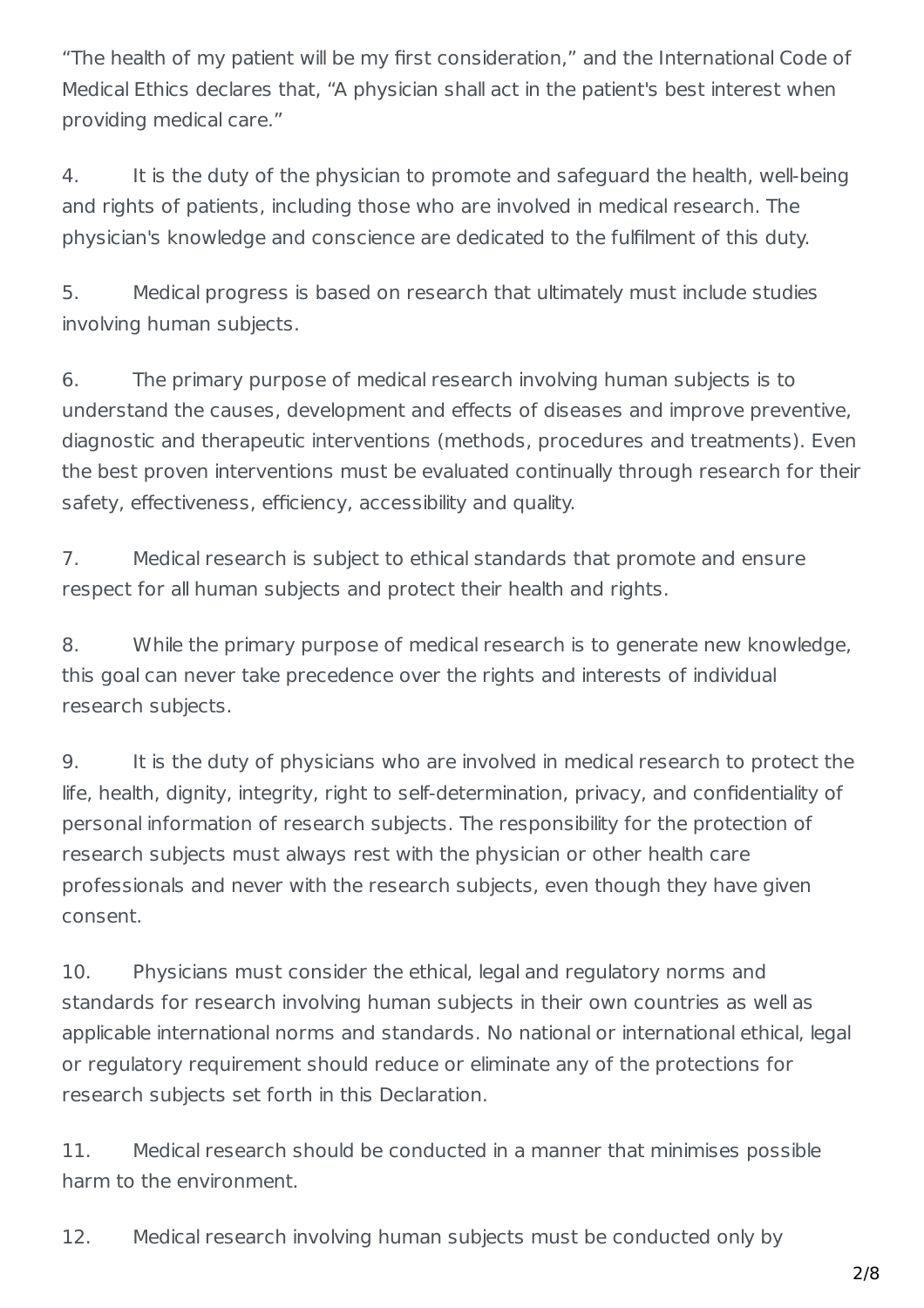individuals with the appropriate ethics and scientific education, training and qualifications. Research on patients or healthy volunteers requires the supervision of a competent and appropriately qualified physician or other health care professional.

13. Groups that are underrepresented in medical research should be provided appropriate access to participation in research.

14. Physicians who combine medical research with medical care should involve their patients in research only to the extent that this is justified by its potential preventive, diagnostic or therapeutic value and if the physician has good reason to believe that participation in the research study will not adversely affect the health of the patients who serve as research subjects.

15. Appropriate compensation and treatment for subjects who are harmed as a result of participating in research must be ensured.

#### **Risks, Burdens and Benefits**

16. In medical practice and in medical research, most interventions involve risks and burdens.

Medical research involving human subjects may only be conducted if the importance of the objective outweighs the risks and burdens to the research subjects.

17. All medical research involving human subjects must be preceded by careful assessment of predictable risks and burdens to the individuals and groups involved in the research in comparison with foreseeable benefits to them and to other individuals or groups affected by the condition under investigation.

Measures to minimise the risks must be implemented. The risks must be continuously monitored, assessed and documented by the researcher.

18. Physicians may not be involved in a research study involving human subjects unless they are confident that the risks have been adequately assessed and can be satisfactorily managed.

When the risks are found to outweigh the potential benefits or when there is conclusive proof of definitive outcomes, physicians must assess whether to continue, modify or immediately stop the study.

## **Vulnerable Groups and Individuals**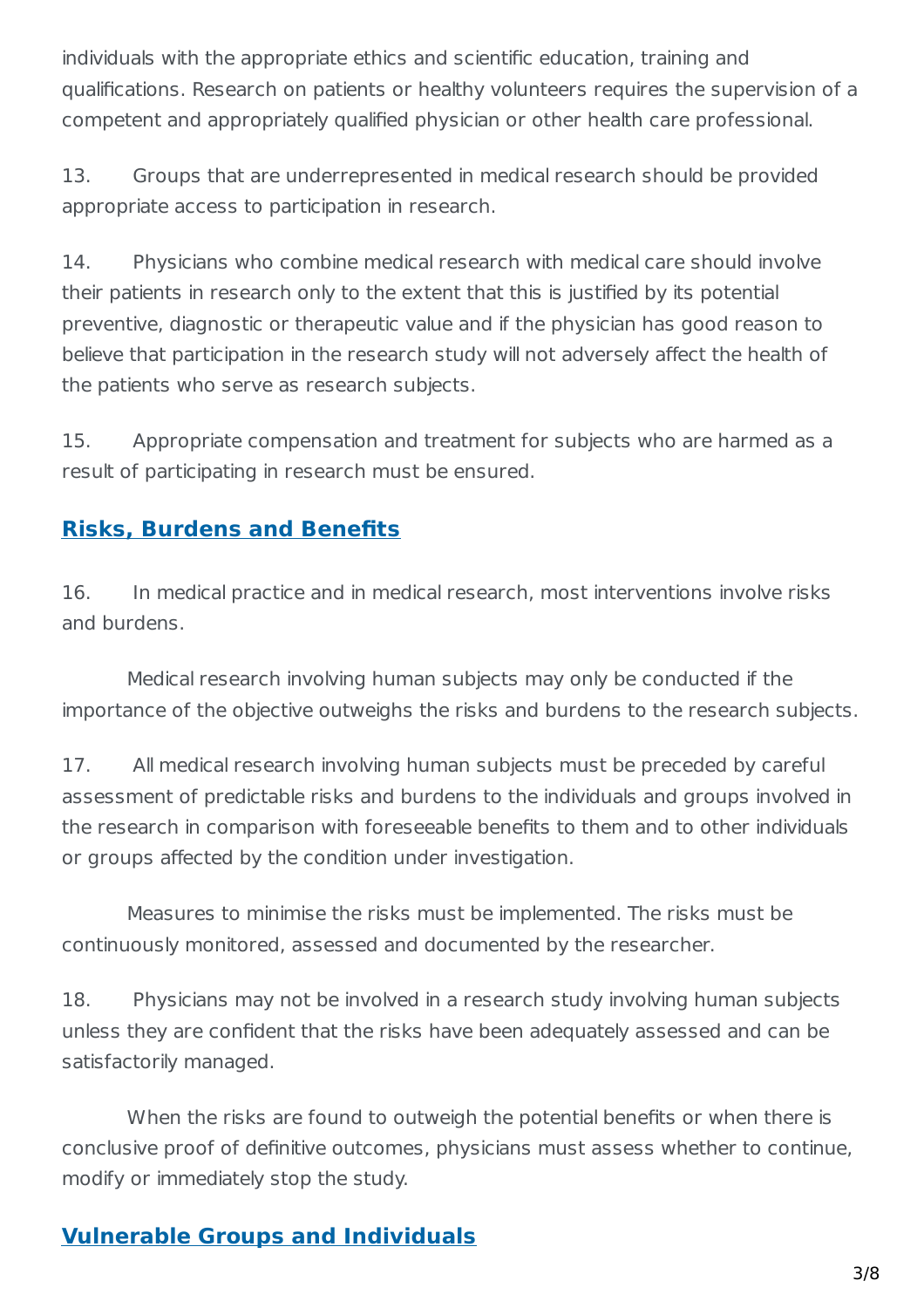19. Some groups and individuals are particularly vulnerable and may have an increased likelihood of being wronged or of incurring additional harm.

All vulnerable groups and individuals should receive specifically considered protection.

20. Medical research with a vulnerable group is only justified if the research is responsive to the health needs or priorities of this group and the research cannot be carried out in a non-vulnerable group. In addition, this group should stand to benefit from the knowledge, practices or interventions that result from the research.

#### **Scientific Requirements and Research Protocols**

21. Medical research involving human subjects must conform to generally accepted scientific principles, be based on a thorough knowledge of the scientific literature, other relevant sources of information, and adequate laboratory and, as appropriate, animal experimentation. The welfare of animals used for research must be respected.

22. The design and performance of each research study involving human subjects must be clearly described and justified in a research protocol.

The protocol should contain a statement of the ethical considerations involved and should indicate how the principles in this Declaration have been addressed. The protocol should include information regarding funding, sponsors, institutional affiliations, potential conflicts of interest, incentives for subjects and information regarding provisions for treating and/or compensating subjects who are harmed as a consequence of participation in the research study.

In clinical trials, the protocol must also describe appropriate arrangements for post-trial provisions.

#### **Research Ethics Committees**

23. The research protocol must be submitted for consideration, comment, guidance and approval to the concerned research ethics committee before the study begins. This committee must be transparent in its functioning, must be independent of the researcher, the sponsor and any other undue influence and must be duly qualified. It must take into consideration the laws and regulations of the country or countries in which the research is to be performed as well as applicable international norms and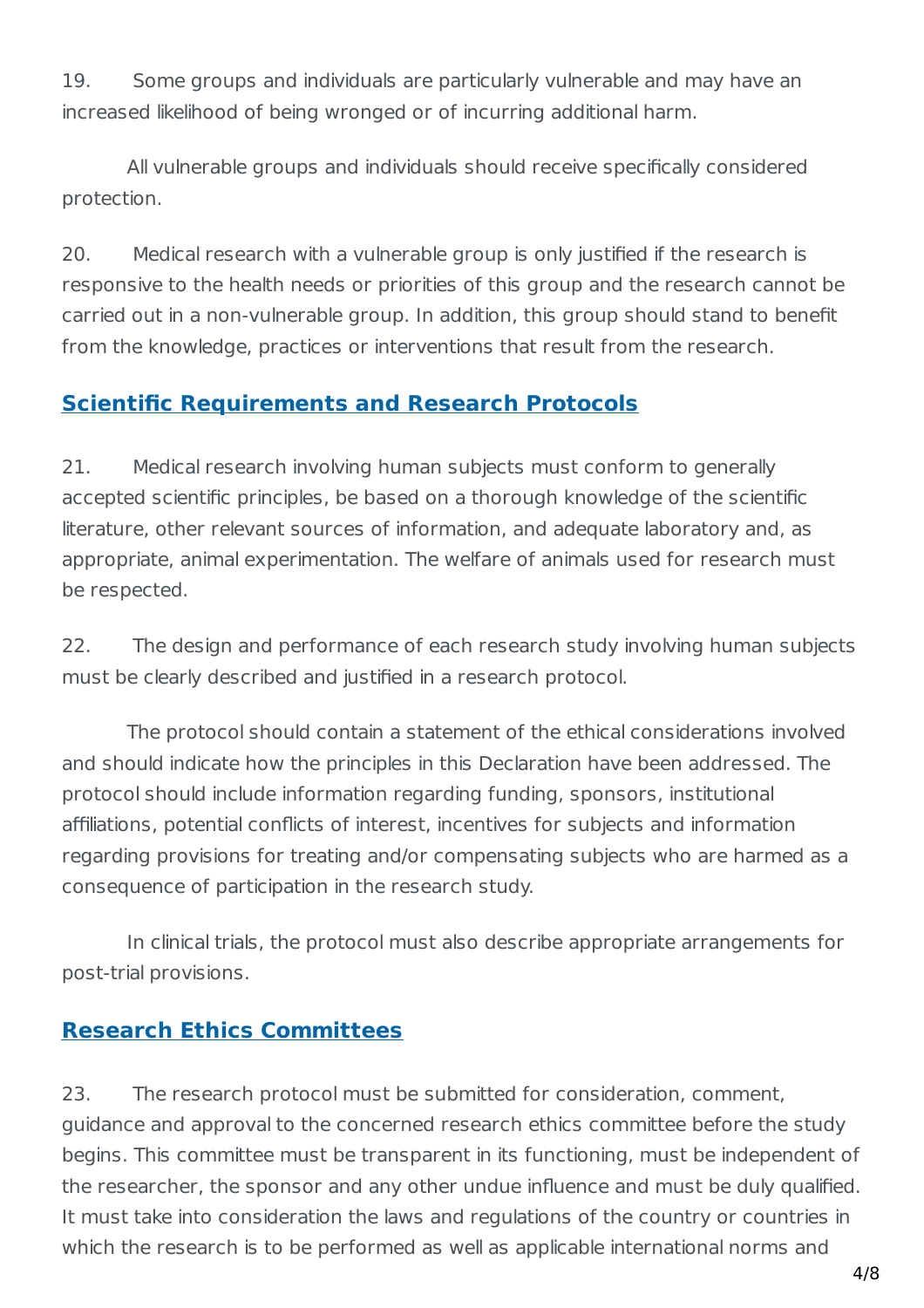standards but these must not be allowed to reduce or eliminate any of the protections for research subjects set forth in this Declaration.

The committee must have the right to monitor ongoing studies. The researcher must provide monitoring information to the committee, especially information about any serious adverse events. No amendment to the protocol may be made without consideration and approval by the committee. After the end of the study, the researchers must submit a final report to the committee containing a summary of the study's findings and conclusions.

## **Privacy and Confidentiality**

24. Every precaution must be taken to protect the privacy of research subjects and the confidentiality of their personal information.

# **Informed Consent**

25. Participation by individuals capable of giving informed consent as subjects in medical research must be voluntary. Although it may be appropriate to consult family members or community leaders, no individual capable of giving informed consent may be enrolled in a research study unless he or she freely agrees.

26. In medical research involving human subjects capable of giving informed consent, each potential subject must be adequately informed of the aims, methods, sources of funding, any possible conflicts of interest, institutional affiliations of the researcher, the anticipated benefits and potential risks of the study and the discomfort it may entail, post-study provisions and any other relevant aspects of the study. The potential subject must be informed of the right to refuse to participate in the study or to withdraw consent to participate at any time without reprisal. Special attention should be given to the specific information needs of individual potential subjects as well as to the methods used to deliver the information.

After ensuring that the potential subject has understood the information, the physician or another appropriately qualified individual must then seek the potential subject's freely-given informed consent, preferably in writing. If the consent cannot be expressed in writing, the non-written consent must be formally documented and witnessed.

All medical research subjects should be given the option of being informed about the general outcome and results of the study.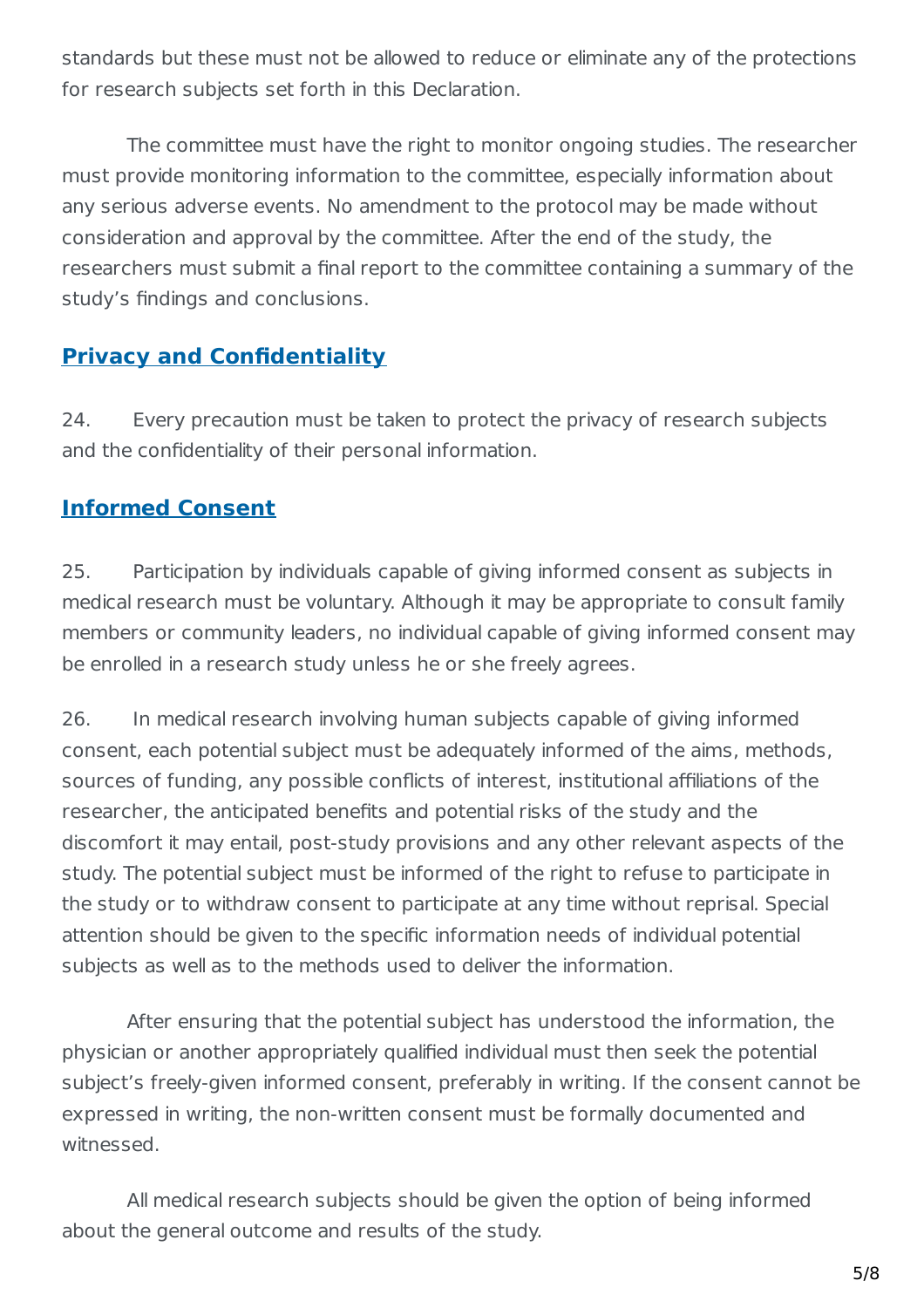27. When seeking informed consent for participation in a research study the physician must be particularly cautious if the potential subject is in a dependent relationship with the physician or may consent under duress. In such situations the informed consent must be sought by an appropriately qualified individual who is completely independent of this relationship.

28. For a potential research subject who is incapable of giving informed consent, the physician must seek informed consent from the legally authorised representative. These individuals must not be included in a research study that has no likelihood of benefit for them unless it is intended to promote the health of the group represented by the potential subject, the research cannot instead be performed with persons capable of providing informed consent, and the research entails only minimal risk and minimal burden.

29. When a potential research subject who is deemed incapable of giving informed consent is able to give assent to decisions about participation in research, the physician must seek that assent in addition to the consent of the legally authorised representative. The potential subject's dissent should be respected.

30. Research involving subjects who are physically or mentally incapable of giving consent, for example, unconscious patients, may be done only if the physical or mental condition that prevents giving informed consent is a necessary characteristic of the research group. In such circumstances the physician must seek informed consent from the legally authorised representative. If no such representative is available and if the research cannot be delayed, the study may proceed without informed consent provided that the specific reasons for involving subjects with a condition that renders them unable to give informed consent have been stated in the research protocol and the study has been approved by a research ethics committee. Consent to remain in the research must be obtained as soon as possible from the subject or a legally authorised representative.

31. The physician must fully inform the patient which aspects of their care are related to the research. The refusal of a patient to participate in a study or the patient's decision to withdraw from the study must never adversely affect the patientphysician relationship.

32. For medical research using identifiable human material or data, such as research on material or data contained in biobanks or similar repositories, physicians must seek informed consent for its collection, storage and/or reuse. There may be exceptional situations where consent would be impossible or impracticable to obtain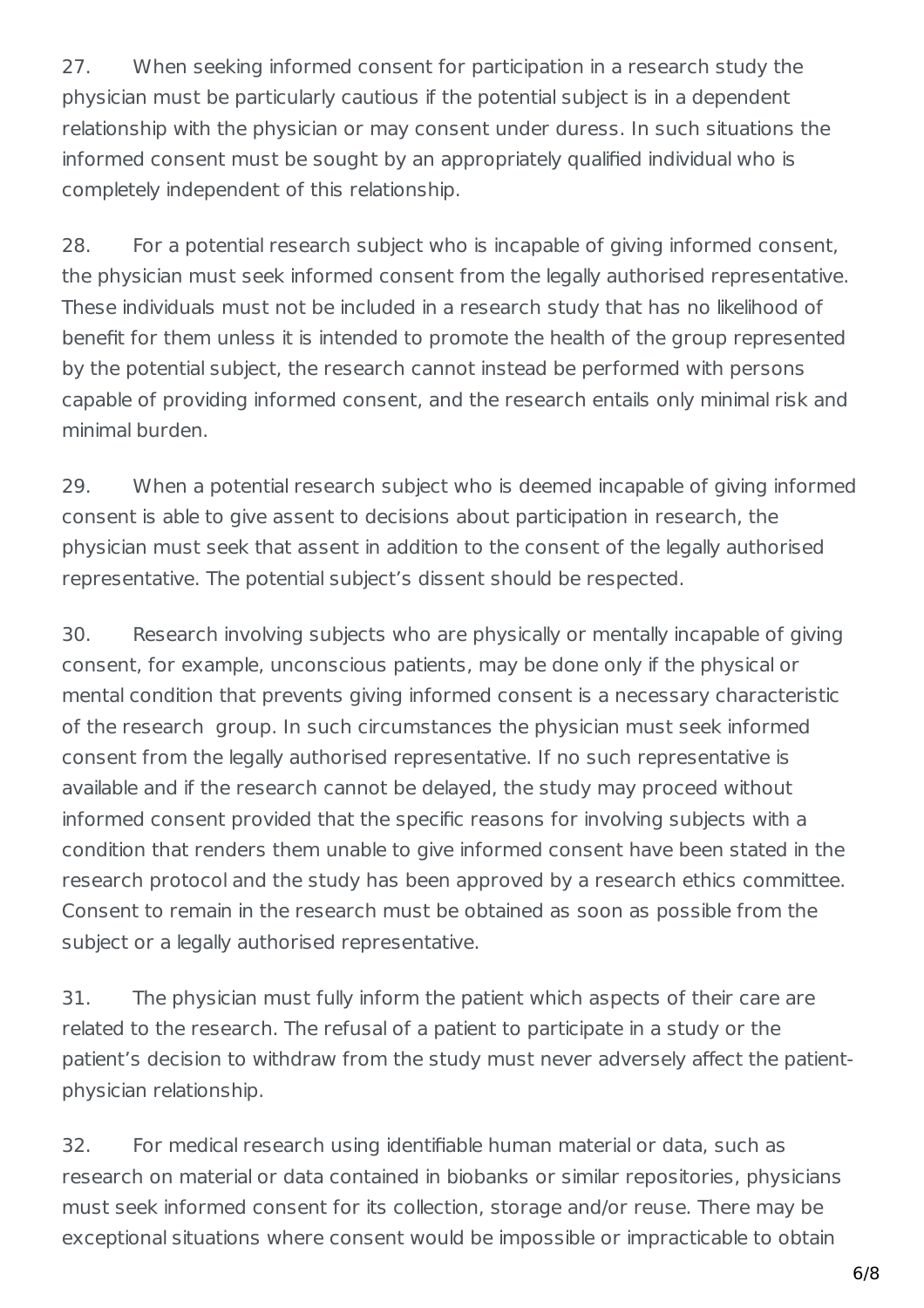for such research. In such situations the research may be done only after consideration and approval of a research ethics committee.

## **Use of Placebo**

33. The benefits, risks, burdens and effectiveness of a new intervention must be tested against those of the best proven intervention(s), except in the following circumstances:

Where no proven intervention exists, the use of placebo, or no intervention, is acceptable; or

Where for compelling and scientifically sound methodological reasons the use of any intervention less effective than the best proven one, the use of placebo, or no intervention is necessary to determine the efficacy or safety of an intervention

and the patients who receive any intervention less effective than the best proven one, placebo, or no intervention will not be subject to additional risks of serious or irreversible harm as a result of not receiving the best proven intervention.

Extreme care must be taken to avoid abuse of this option.

## **Post-Trial Provisions**

34. In advance of a clinical trial, sponsors, researchers and host country governments should make provisions for post-trial access for all participants who still need an intervention identified as beneficial in the trial. This information must also be disclosed to participants during the informed consent process.

#### **Research Registration and Publication and Dissemination of Results**

35. Every research study involving human subjects must be registered in a publicly accessible database before recruitment of the first subject.

36. Researchers, authors, sponsors, editors and publishers all have ethical obligations with regard to the publication and dissemination of the results of research. Researchers have a duty to make publicly available the results of their research on human subjects and are accountable for the completeness and accuracy of their reports. All parties should adhere to accepted guidelines for ethical reporting. Negative and inconclusive as well as positive results must be published or otherwise made